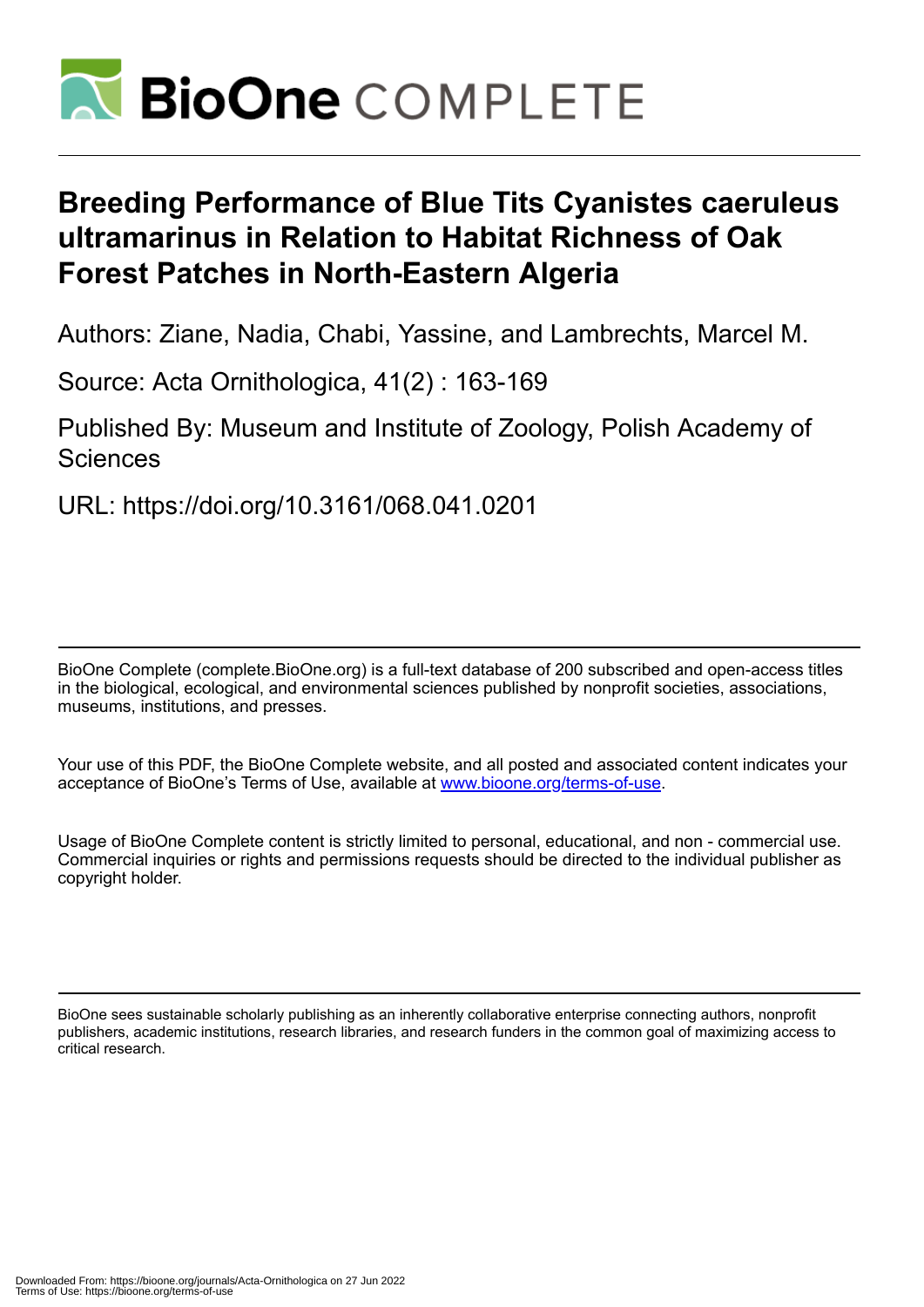# **Breeding performance of Blue Tits** *Cyanistes caeruleus ultramarinus* **in relation to habitat richness of oak forest patches in north-eastern Algeria**

Nadia ZIANE<sup>1\*</sup>, Yassine CHABI<sup>1</sup> & Marcel M. LAMBRECHTS<sup>2</sup>

<sup>1</sup>Laboratoire d'Ecophysiologie animale, Département de Biologie, B.P. 12 2300 Annaba, ALGÉRIE 2Centre d'Ecologie Fonctionnelle et Evolutive (UMR 5175 du CNRS), 1919 route de Mende, F-34293 Montpellier cedex 05, FRANCE

\*Corresponding author, e-mail: ziane23@yahoo.fr

**Ziane N., Chabi Y., Lambrechts M. M. 2006. Breeding performance of Blue Tits** *Cyanistes caeruleus ultramarinus* **in relation to habitat richness of oak forest patches in north-eastern Algeria. Acta Ornithol. 41: 163–169.**

**Abstract.** Like many other seasonally breeding birds, Blue Tits raise their chicks mainly at the time when numerous caterpillars attack fresh oak leaves. This paper reports on the results of the first quantitative study of food ecology in combination with the breeding biology of a North African population of Blue Tits occupying distinct patches of oak habitat (high-altitude semi-evergreen zeen oak versus low-altitude evergreen cork oak). To check for between-habitat differences in intensities of nest parasites feeding on chicks, all nests monitored were heat-treated during the chickraising stage. The peak demands of the chicks were found to coincide with the peak date of caterpillar availability in both habitat types. Food availability was much higher in the semi-evergreen habitat, and the diversity of prey delivered to the chicks was higher in the evergreen habitat. Surprisingly, breeding success was very low in both habitat types. It is suggested that several environmental constraints may cause maladapted avian breeding responses in heterogeneous Algerian habitat mosaics. Spatial variation in micro-climate may influence the capacity to adaptively adjust breeding responses to distinct habitat types.

**Key words:** Blue Tit, *Cyanistes caeruleus ultramarinus*, North Africa, habitat richness, *Quercus*, oak, reproduction, *Parus*

Received — Oct. 2006, accepted — Nov. 2006

# INTRODUCTION

Any avian breeding trait is influenced by resource availability required for phenotype development and performance (Lack 1968, Martin 1987). In fast-growing avian species, raising offspring optimally requires large amounts of food. Food is not only invested in growth and reproduction, but also in maintenance and defense against potential enemies, such as pathogens (e.g. Fargallo & Merino 2004) and parasites exploiting adults and/or nestlings (Loye & Zuk 1991, Simon et al. 2004). Many seasonally breeding free-ranging birds are therefore challenged annually to match their reproductive performance with a narrow time window when food availability is at its maximum. Individuals reproducing outside this window often have lower breeding success, as expressed in the number and quality of the chicks produced (Van Balen 1973, Dias & Blondel 1996, Blondel et al. 2006).

Blue Tits produce the largest families of any nidicolous bird in the world (Perrins & McCleery 1989). The brood weight at 14 days post-hatching represents between 3–16 times the adults' body weight, depending on the territory and study population. Blue Tit breeding time and reproductive effort most probably evolved in response to the timing of maximal caterpillar biomass supply, key prey to raise chicks (e.g. Zandt et al. 1990, Dias & Blondel 1996, Bańbura et al. 1999, Grieco 1999, Blondel et al. 2006, but see e.g. Lambrechts et al. 2004). Lower breeding success and offspring survival is found in Blue Tits raising chicks well before or after the peak date of caterpillar availability (Dias & Blondel 1996, Blondel et al. 2006). Additional observations of food delivered to chicks in combination with experiments manipulating brood size, breeding time and/or food availability support the view that caterpillar availability in the territory influences parental feeding capacities and the types of prey delivered to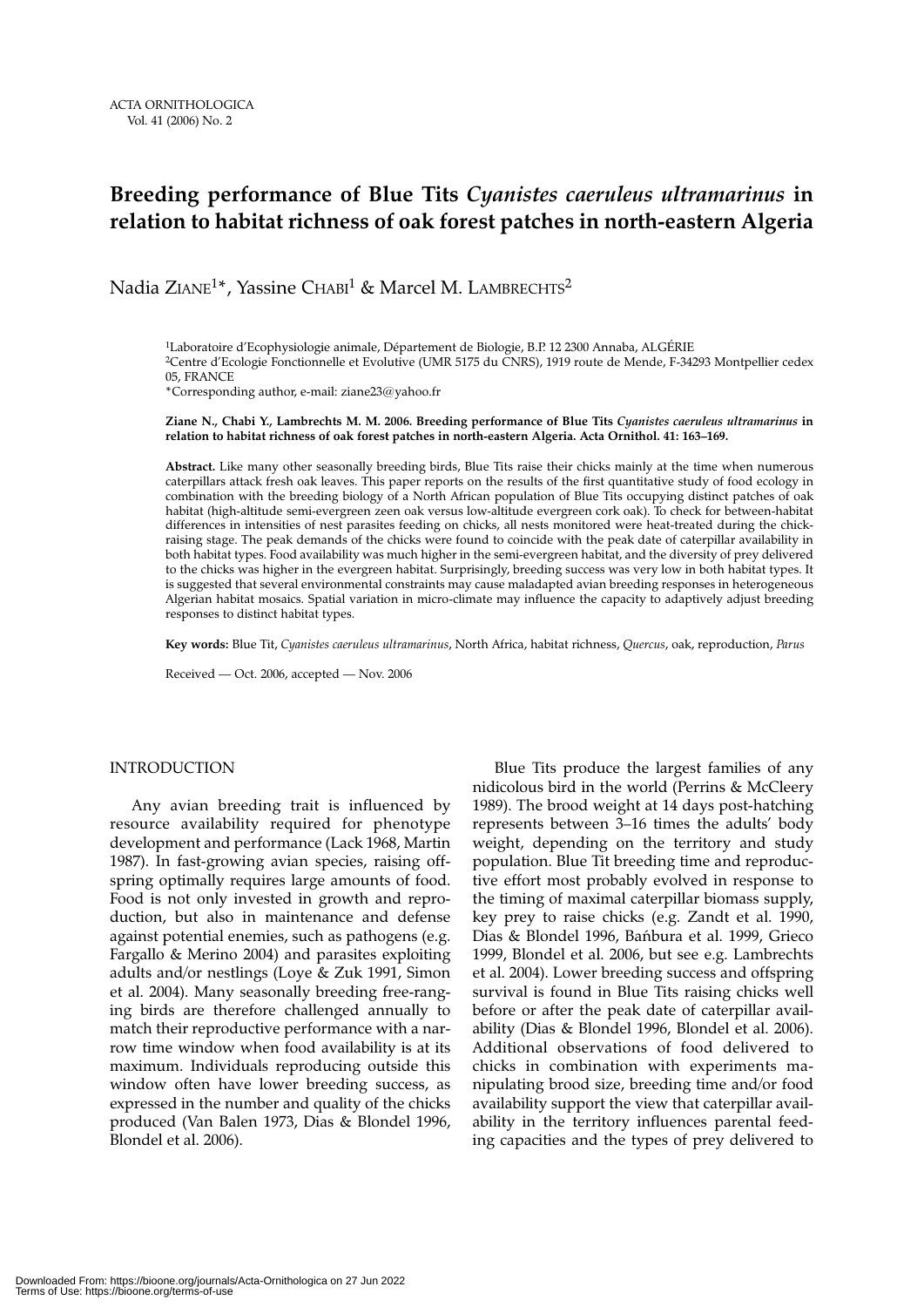chicks (e.g. Grieco 1999, Tremblay et al. 2003, 2005).

Former investigations that linked spatial variation in breeding performance to habitat heterogeneity focused mainly on nest-box breeding European continental Blue Tit populations occupying "non-Mediterranean" broad-leaved deciduous or mixed forest patches (e.g. Blondel 1985, Clamens et al. 1986, Blondel et al. 1987, 1993, Fargallo & Johnston 1997, Massa et al. 2004, Arriero et al. 2006, Garcia-Del-Rey et al. 2006). Comparative analyses of breeding biology in distinct habitat types at the southern edge of the distribution range reported lower breeding success in European Mediterranean evergreen habitat, often attributed to a significant reduction in caterpillar availability and/or higher loads of nest ectoparasites attacking chicks in these populations (Blondel et al. 1991, Chabi et al. 1995, Hurtrez-Boussès et al. 1997, Tremblay et al. 2003, 2005, Bańbura et al. 2004, Charmantier et al. 2004, Massa et al. 2004, Arriero et al. 2006, Garcia-Del-Rey et al. 2006). Studies that controlled for altitude and latitude also reported significantly later adaptive breeding dates in evergreen than in summergreen oak patches (e.g. Lambrechts et al. 1997a, Blondel et al. 1999, 2006).

Habitat and altitude influence breeding parameters in North African Blue Tits (e.g. Chabi et al. 1995, Chabi & Isenmann 1997, Chabi et al. 2000), but a quantitative study of breeding performance in relation to food available to the chicks has not been reported before. Here we present the first results of a study of nestling feeding ecology in relation to some measures of Blue Tit breeding success in two distinct Algerian oak forest patches. We focused research on a mountain semi-evergreen zeen oak *Quercus faginea* patch and a lowland habitat dominated by the evergreen cork oak *Q. suber*. Based on findings from former investigations in tits (e.g. Chabi et al. 1995), we predicted: a) parents feeding chicks around the peak date of caterpillar availability in both habitat types, b) higher food availability in the semi-evergreen habitat, and c) higher prey diversity in the evergreen habitat. With the aim to reduce effects of spatial variation in parasite attack on chicks we removed parasites in nests from both habitat types between hatching and 14 days post-hatching, using nest heat treatment following Bouslama et al. (2001). If food availability would have an important impact on breeding success, we predicted lower success in "poor" evergreen habitat than in "rich" semi-evergreen one, despite nest parasite removal.

#### MATERIAL AND METHODS

#### **Study plots**

Studies were conducted in north-eastern Algeria in the region of El-Kala (National Park of El-Kala). The evergreen oak patch is at 30 m a.s.l. near the Djebel Arassa (Brabtia 36°51N, 8°19E, 30 ha), mainly covered by cork oak 8 m height and a well-developed under-story with *Phillyrea angustifolia*, *Pistacia lentiscus*, *Erica arborea*. The semi-evergreen patch is at 875 m a.s.l. at the Djebel Ghorra (36°36N, 8°23E, 10 ha), mainly covered by zeen oak 17.5 m height. Both habitat types have been described by Chabi et al. (1995), Chabi & Isenmann (1997) and Chabi et al. (2000). In 2002 and 2003, 30 nest boxes suitable for Blue Tits were erected in each study plot, from end-February onwards in the evergreen site, and from mid-March onwards in the semi-evergreen site.

#### **Blue Tit breeding data and chick features**

The nest boxes were visited at least once a week to get background data on the onset of egg laying, clutch size, brood size, and the number of offspring fledged. Two breeding success measurements (young fledged of eggs laid, young fledged of eggs hatched) were calculated. Chicks were weighed from 13 days post hatching onwards to obtain a reliable measure of fledging quality (cf. Bouslama et al. 2001). The field protocols have been applied with success in former studies in the same study sites (e.g. Bouslama et al. 2001).

#### **Anti-parasite treatment**

Following the procedures of Richner et al. (1993), Hurtrez-Boussès et al. (1997), and Bouslama et al. (2001), nests were treated during three minutes using a microwave oven (830 W). Heattreated nests were replaced twice a week from the onset of egg hatching onwards. This is an efficient method to reduce the ectoparasite loads in Algerian Blue Tit nests (Bouslama et al. 2001). The same protocol was applied during the two years of study. Because the proportion of nest boxes occupied by Blue Tits was relatively low in both habitat types, the yearly sample sizes of heattreated nests were relatively small (Table 1).

# **Food availability and feeding frequency measurements**

Food availability measurements were obtained with two techniques. Frass fall is considered to be a reliable estimate of caterpillars available to Blue Tits, especially in between-study site comparisons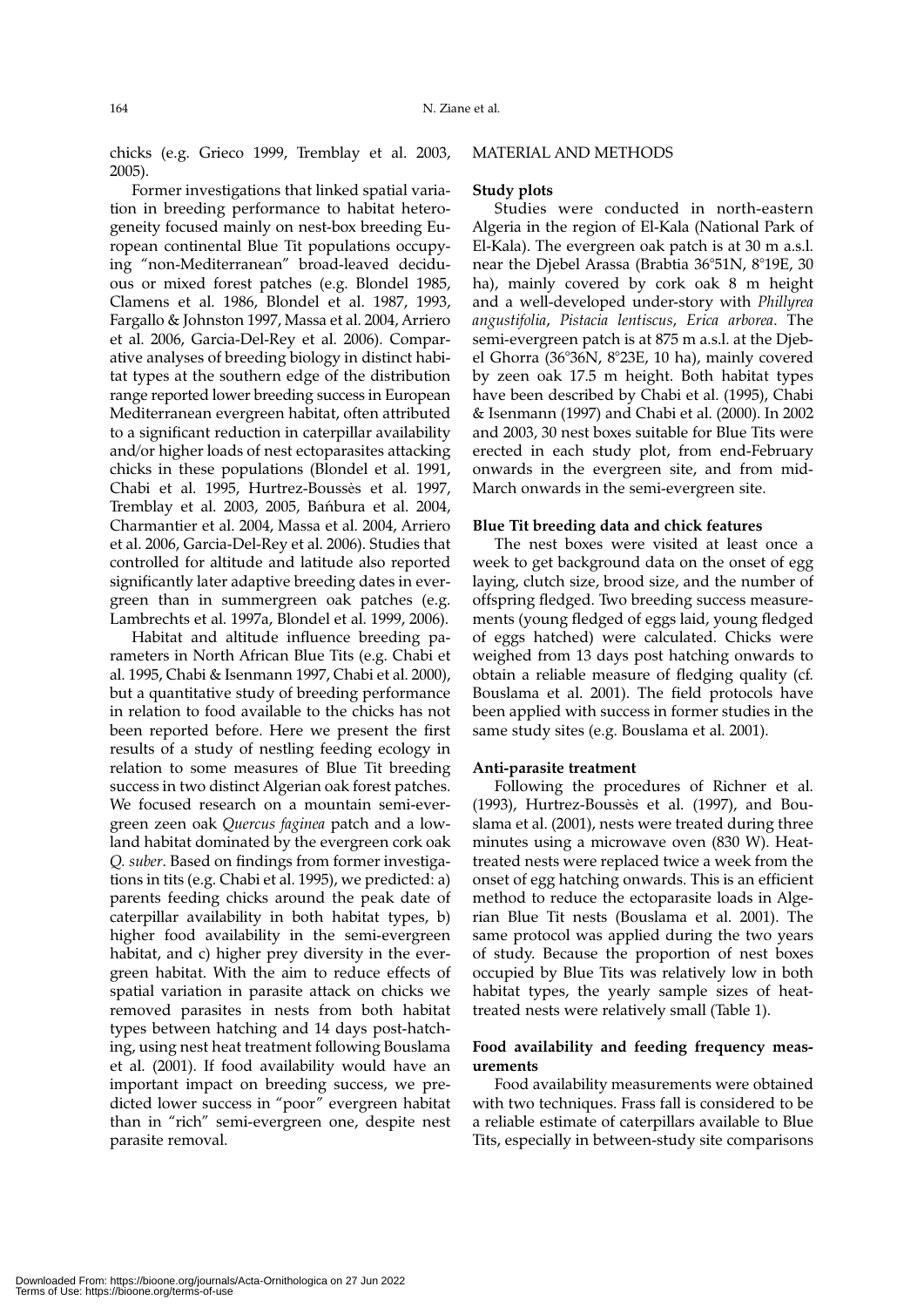Table 1. Blue Tit (mean  $\pm$  SD) breeding traits in a cork and zeen oak patch. Number of nests sampled are in parentheses.  $^*$  — p  $= 0.05$ , \*\*  $- p = 0.001$ , \*\*\*  $- p < 0.001$ .

| Traits                | Cork Oak            | Zeen Oak                           |
|-----------------------|---------------------|------------------------------------|
| Onset of egg laying   | $37.2 \pm 8.41(9)$  | $52.80 \pm 6.29$ (17)***           |
| Clutch size           | $6.11 \pm 0.78(9)$  | $6.47 \pm 1.12(17)$                |
| Number of hatchlings  | $5.88 \pm 1.05(9)$  | $5.05 \pm 1.51(17)$                |
| Chick body mass       | $9.92 \pm 0.45(9)$  | $10.65 \pm 0.51$ (17) <sup>*</sup> |
| Number of fledglings  | $4.66 \pm 1.22(9)$  | $3.94 \pm 1.51(17)$                |
| Feeding frequency     |                     |                                    |
| (days after hatching) |                     |                                    |
| $4 - 5$               | $0.47 \pm 0.25$ (7) | $1.04 \pm 0.17$ (7) <sup>**</sup>  |
| $8 - 10$              | $1.71 \pm 0.47(7)$  | $3.1 \pm 0.34$ (7)***              |
| $14 - 17$             | $1.00 \pm 0.24$ (7) | $2.53 \pm 0.27$ (7)***             |
|                       |                     |                                    |

expressing large differences in peak caterpillar abundance between distinct habitat types (Tremblay et al. 2003). We therefore collected frass in  $0.25$  m<sup>2</sup> tissue collectors under the tree canopy to obtain a proxy of habitat richness (cf. Zandt et al. 1990, Tremblay et al. 2003, Wesołowski & Rowiński 2006). Ten collectors per study site were visited once a week during the breeding season. In addition, prey delivered to chicks were collected twice a week between 5 and 15 days post hatching using telephone wire necklace preventing swallowing prey, following the so-called "neck-collar method" (Willson 1966, Auger & Faivre 1993) (4 hours per chick per nest).

The total number of nest-box visits by parents delivering prey was determined with binoculars in the morning following Bouslama et al. (2002). The total observation time was 15 h 30 min. for the evergreen site, and 24 h for the semi-evergreen site. Observations were carried out at 4–5 days post-hatching, 8–10 days post hatching, and 14–17 days post hatching. All observations on feeding frequencies were carried out by the same person (NZ).

For the calculation of the average peak demand of chicks at 10 days post hatching at 28 days after the onset of egg laying, we assume that females lay, on average, 6 eggs (one egg / day) and incubate for 12 days.

#### **Statistical analyses**

Statistical analyses were carried out using SAS (1998) or Statistica 1997 (version 5.1) following Bouslama et al. (2001, 2002). Effects of year (2002, 2003), or the interactions "year\*habitat" investigated were statistically not significant. We therefore pooled the data from 2002 and 2003 in all statistical analyses that focused on relationships with breeding traits.

RESULTS

#### **Breeding and nestling traits**

The percentage of boxes occupied by nesting Blue Tits was somewhat higher in the zeen oak (53.3%) than in the cork oak patch (40.0%). Some nests were exposed to treatment against ectoparasites (sample sizes in Table 1).

Blue Tits from the high altitude zeen oak habitat started egg laying statistically significantly later ( $F_{3,25}$  = 29.97, p < 0.0001) and also produced significantly heavier chicks ( $F_{3,25} = 13.95$ , p < 0.05) than Blue Tits from the low altitude cork oak habitat (Table 1). Clutch size ( $F_{3,25} = 0.62$ , p > 0.10) and number of chicks fledged ( $F_{3,25} = 1.85$ , p > 0.10) did not differ statistically significantly between the two habitat types. Surprisingly, number of young fledged of the number of eggs laid was statistically significantly higher in the evergreen cork oak habitat ( $F_{3,25} = 5.06$ , p < 0.05). The number of young fledged of the number of hatchlings produced did not differ statistically significantly between the two habitat types  $(F_{3,25} = 2.56, p > 0.05)$ , although the egg hatching success was quite low in the zeen oak patch in 2002 (0.67).

### **Caterpillar frass**

The mean peak caterpillar frass fall was about 5 times higher and occurred consistently later in the zeen oak than in the cork oak patch (1076  $\pm$  62 mg/m<sup>2</sup>/day versus  $213 \pm 0.7$  mg/m<sup>2</sup>/day) (Fig. 1). Also, chicks were in the nest near the peak date of caterpillar availability in both habitat types, so the supply of optimal prey for raising chicks was considerably higher in the semi-evergreen than in the evergreen habitat investigated, as predicted.

#### **Food availability and feeding frequencies**

If the caterpillar frass fall data would nicely reflect the amount of caterpillars available for parents and chicks, we should find a significantly higher proportion of caterpillars in the chicks' diet in the zeen oak than in the cork oak patch. This was indeed the case. The percentage of caterpillars delivered to chicks was statistically significantly higher in the former habitat (zeen oak: 90.1%,  $n = 131$  versus cork oak: 64.1%,  $n = 64$ )  $(\chi^2 = 20.48, df = 1, p < 0.0001)$ . As predicted, the percentage of prey other than caterpillars was higher in the cork oak patch (Spiders: 18.7%, Orthoptera: 12%) than in the zeen oak patch (Spiders: 4.6%, Orthoptera: 1.5%) (Fig. 2), therefore expressing a higher prey diversity in the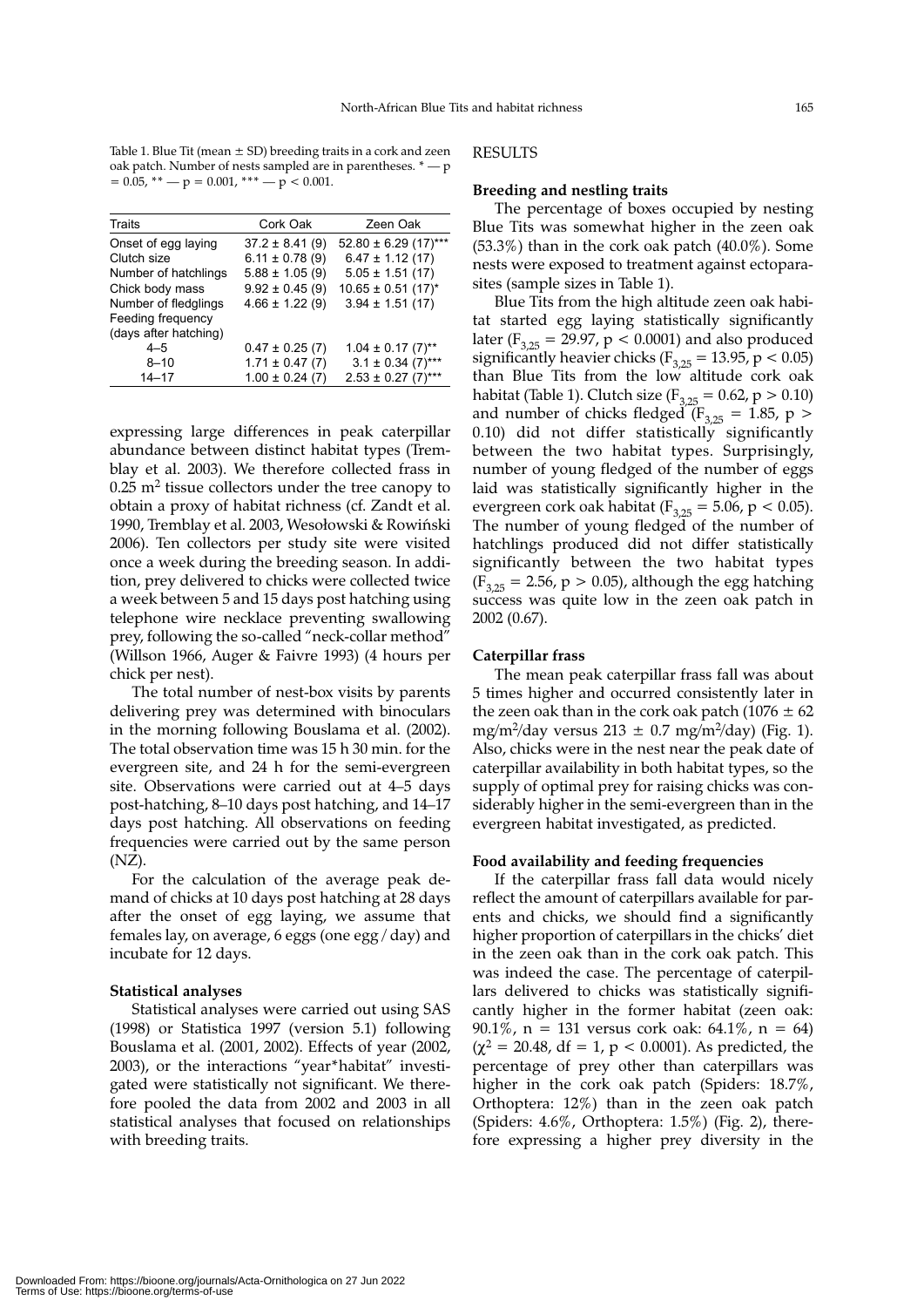

Fig. 1. Changes in caterpillar frassfall during two consecutive years (2002, 2003), in a zeen oak (A) and cork oak (B) patch (••, represent the average calculated peak demand at 10 days post hatching in each habitat, 3 May in cork oak and 20 May in zeen oak).

chicks' diet in the evergreen than in the semievergreen patch ( $\chi^2$  = 23.61, df = 4, p < 0.0001).

Feeding frequencies were consistently higher in the zeen oak patch than in the cork oak patch, and this for different age classes (Table 1).

#### DISCUSSION

We report that Blue Tit chicks are raised when caterpillars are most plentiful, both in the Algerian



Fig. 2. Nestling diet in Algerian Blue Tits, in zeen oak and cork oak habitat.

semi-evergreen and evergreen oak habitat investigated. It supports conclusions from European investigations that caterpillars are key prey to raise chicks optimally (see Introduction). Surprisingly, Blue Tits in Algeria seem to be able to adapt their breeding time responses to very distinct oak habitat types. Local genetic specialization (cf. Dias 1996, Blondel et al. 2006) of Blue Tit breeding dates to the Algerian semi-evergreen oak habitat is probably unlikely, as this habitat supports very small effective populations sizes (zeen oak: 4325 ha versus cork oak: 34167 ha, Bureau National des Etudes Forestières 1984) (e.g. cf. Dias 1996, Dadci 2005). If this is true, Algerian Blue Tits occupying semi-evergreen oak habitat most probably originate from genetic lines adapted to evergreen oak (Dadci 2005). But why then do the Algerian Blue Tits selected in evergreen oak habitat also match the local peak-date in semi-evergreen oak habitat? In mainland southern France, for instance, Blue Tits closely match the early peak-date of caterpillar availability in habitat dominated by summergreen oak, but also settle for breeding in nearby patches dominated by evergreen oak where caterpillar abundances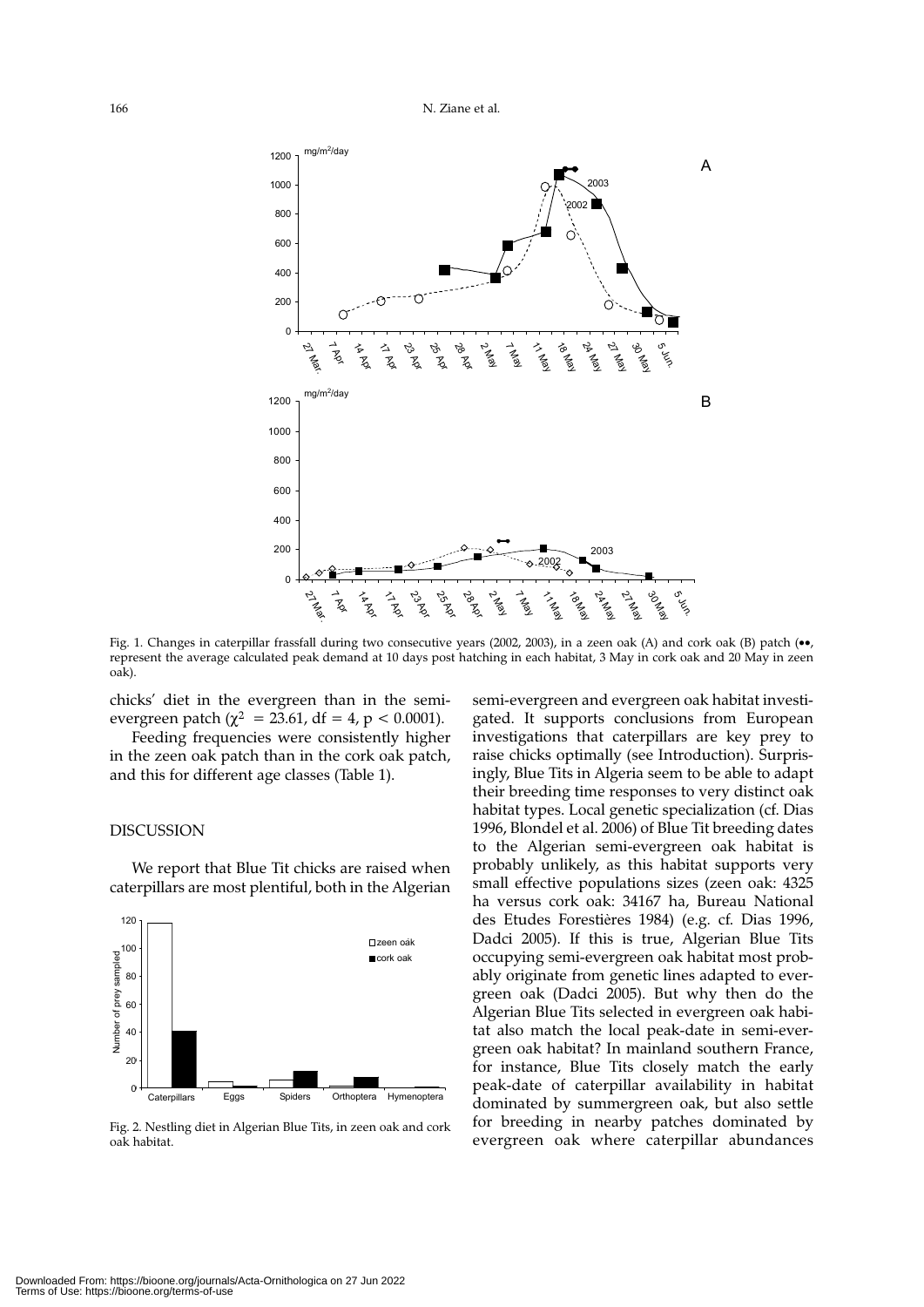usually peak about 5 weeks later (Zandt et al. 1990, Dias & Blondel 1996). Gene flow from summergreen towards evergreen oak patches are causing so-called "maladaptive" breeding dates where Blue Tit chicks are raised well before the peak-date in caterpillar availability in evergreen habitat (Dias & Blondel 1996). Thus, in these heterogeneous landscapes, where the different oak habitats are situated at similar altitude and exposed to similar ambient temperatures, the reproductive system of Blue Tits (e.g. see Caro et al. 2006) does not seem to be sufficiently plastic to allow adaptive breeding time responses to very contrasting oak habitat types, most probably caused by maladapted photoperiodic responses in evergreen habitat (Lambrechts et al. 1997b, Lambrechts & Perret 2000). However, the oak-caterpillar-tit ecosystem is known to be temperature-sensitive (e.g. Buse et al. 1999, Visser et al. 2004), which can cause retarded development in phenology of up to 3–4 weeks in very cold compared to hot spring conditions. The semi-evergreen Algerian zeen oak habitat is situated at high altitude and thus exposed to cold climate, presumably causing the significant delay in the developmental onset and/or speed of this "oak-caterpillartit" ecosystem. This delay is such that the between-oak habitat type differences in optimal breeding dates are reduced by about 2 weeks only, and later in the semi-evergreen than in evergreen habitat. This may allow well-timed reproduction in both habitats through phenotypic plasticity alone. It would also imply that spatial variation in micro-climatic conditions may have an important impact on the abilities to adjust the reproductive system to distinct habitat types.

Our results also support previous findings in European tits that evergreen oak patches contain less and more diversified food than other oak species (e.g. Blondel et al. 1991, Bańbura et al. 1994, Lambrechts et al. 1997a). Frass fall values obtained for the Algerian zeen oak patch matches those observed in summergreen oak patches on Corsica and in some study sites in the Netherlands, and considerably exceeds values reported in mainland southern France and Switzerland (Dias & Blondel 1996, Tremblay et al. 2003). In addition, the proportion of caterpillars in the chick diet, the parental provisioning rates, and the average chick body mass, were significantly higher in the Algerian semi-evergreen than in the evergreen oak patch. The spatial variations in frass fall values measured therefore also reflect spatial habitat-specific differences in the quantities of caterpillar available to the tits (but see Tremblay et al. 2005).

If clutch size, and thus brood size, would be nicely adapted to the local food conditions, we initially predicted a large clutch and brood size in the Algerian semi-evergreen patch, with comparable values to those reported in continental Europe (10–11 eggs/clutch on average, e.g. Blondel et al. 1993). We thus assume that tits should be able to adjust clutch size to caterpillar availability (e.g. Perrins 1990, 1991), also allowing parents raising larger broods more efficiently in rich habitat. Surprisingly, average clutch sizes were small in both Algerian oak habitat patches monitored, reflecting values observed in Corsican evergreen habitat, and in North African study sites in general (e.g. Chabi & Isenmann 1997). "Nonadaptive" clutch sizes, not matched to the amount of food available to the chicks, have also been suggested to occur in a Corsican summergreen oak habitat (Lambrechts et al. 1997a) and European mainland populations (e.g. Perrins 1989, Dhondt et al. 1990, Postma & van Noordwijk 2005a). The existence of these maladapted clutch sizes assumes a strong genetic basis for clutch size, as reported in Great Tits *Parus major* (e.g. Postma & van Noordwijk 2005b), and gene flow from tits specialised to breed in poor evergreen oak habitat towards rich semi-evergreen oak habitat in Algeria (see above).

More surprisingly, brood sizes and number of young fledged were very low in both habitat types, despite the anti-parasite treatments, and smaller than in most, if not all European oak study sites (e.g. Fargallo & Johnstone 1997, Massa et al. 2004, Arriero et al. 2006, Blondel et al. 2006). This suggests that factors other than food or nest parasites cause the low breeding success in the rich, ectoparasite-free, nest environment in the Algerian semi-evergreen oak habitat. One of these key factors could be the elevated level of nest predation observed in both study sites, especially the semi-evergreen site. Tits are known to adjust lifehistory decisions to nest predator pressures (e.g. Julliard et al. 1997). Also, tits are sensitive to changes in the chemical nest environment (e.g. Petit et al. 2002), and thus may perceive subtle chemical changes caused by heat-treatment of nests. Interestingly, parents in Algerian Blue Tits are known to be reluctant to visit the nest boxes in the presence of human observers, which could explain why the observed feeding frequencies to chicks reported in this study are much lower than those reported in other Blue Tit studies (e.g. Hurtrez-Boussès et al. 1998). We therefore cannot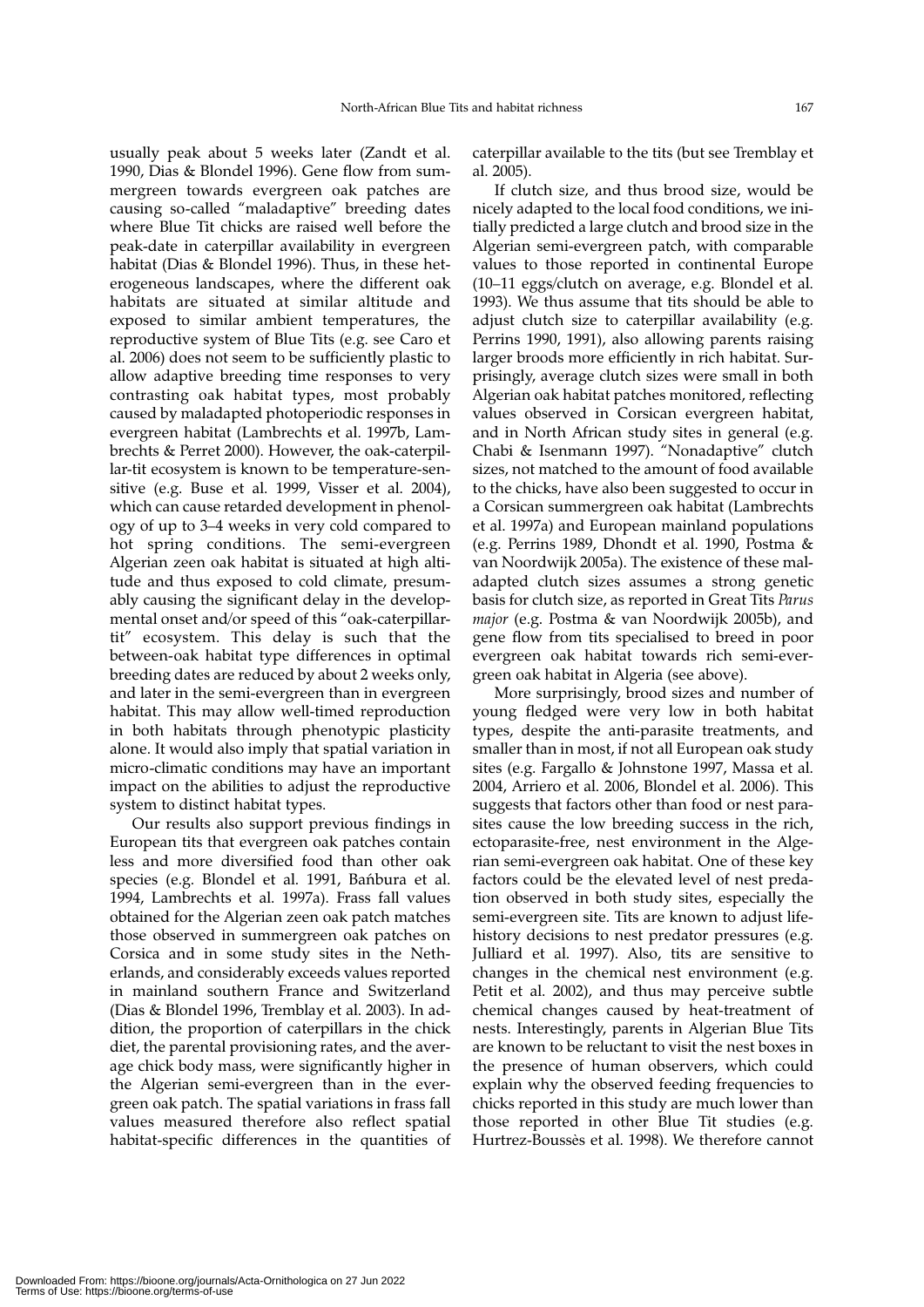exclude that the presence of nest predators in combination with the intensive monitoring of the nests may have altered parental behaviour with potential negative effects on nestling survival.

# ACKNOWLEDGEMENTS

We warmly thank M. Bendjedid Moncef (Director of the El-Kala National Park) and the forestry people from the Bougous and Brabtia regions for their precious logistic support, and W. Billel, M. Mellouh, A. Lazli and B. Daghbouche for help with field work. Scientific exchanges between Annaba and Montpellier have been supported by an international convention (CNRS/ DEF, Project n°13733).

#### **REFERENCES**

- Arriero E., Sanz J. J., Romero-Pujante M. 2006. Habitat structure in Mediterranean deciduous oak forests in relation to reproductive success in the Blue Tit *Parus caeruleus*. Bird Study 53: 12–19.
- Auger P., Faivre B. 1993. Propagation of extinction waves in spatial models of interspecific competition and selective predation. Acta Oecol. 14: 781–805.
- Bańbura J., Blondel J., de Wilde-Lambrechts H., Galan M.-J., Maistre M. 1994. Nestling diet variation in an insular Mediterranean population of Blue Tits *Parus caeruleus*: effects of years, territories and individuals. Oecologia 100: 413–420.
- Bańbura J., Lambrechts M. M., Blondel J., Perret P., Cartan-Son M. 1999. Food handling time of Blue Tit chicks : constraints and adaptation to different prey types. J. Avian Biol. 30: 263–270.
- Bańbura J., Perret P., Blondel J., Thomas D. W., Cartan-Son M., Lambrechts M. M. 2004. Effects of *Protocalliphora* parasites on nestling food composition in Corsican Blue Tits *Parus caeruleus*: consequences for nestling performance. Acta Ornithol. 39: 93–103.
- Blondel J. 1985. Breeding strategies of the Blue Tit and Coal Tit (*Parus*) in mainland and island Mediterranean habitats: a comparison. J. Anim. Ecol. 54: 531–556.
- Blondel J., Clamens A., Cramm P., Gaubert H., Isenmann P. 1987. Population studies of tits in the Mediterranean region. Ardea 75: 21–34.
- Blondel J., Dervieux A., Maistre M., Perret P. 1991. Feeding ecology and life history variation of the Blue Tit in Mediterranean deciduous and sclerophyllous habitats. Oecologia 88: 9–14.
- Blondel J., Dias P. C., Maistre M., Perret P. 1993. Habitat heterogeneity and life-history variation of Mediterranean Blue Tits (*Parus caeruleus*). Auk 110: 511–520.
- Blondel J., Dias P. C., Perret P., Maistre M., Lambrechts M. M. 1999. Selection-based biodiversity at a small spatial scale in a low-dispersing insular bird. Science 285: 1399–1402.
- Blondel J., Thomas D.W., Charmantier A., Perret P., Bourgault P., Lambrechts M. M. 2006. A thirty-year study of phenotypic and genetic variation of Blue Tits in Mediterranean habitat mosaics. BioScience 56: 661–673.
- Bouslama Z., Chabi Y., Lambrechts M. M. 2001. Chicks resist high parasite intensities in an Algerian population of Blue Tits. Ecoscience 8: 320–324.
- Bouslama Z., Lambrechts M. M., Ziane N., Djenidi R., Chabi Y. 2002. The effect of nest ectoparasites on parental provisioning in a north-African population of the Blue Tit *Parus caeruleus*. Ibis 144 (on-line): E73–E78.
- Bureau National des Etudes Forestières 1984. Recensements et analyse des potentialités du milieu naturel et humain. Ed BNEF, Blida.
- Buse A., Dury S. J., Woodburn R. J. W., Perrins C. M., Good J. E. G. 1999. Effects of elevated temperature on multiplespecies interactions: the case of Pedunculate oak, winter moth and tits. Funct. Ecol. 13: 74–82.
- Caro S. P., Lambrechts M. M., Chastel O., Sharp P. J., Thomas D. W., Balthazart J. 2006. Simultaneous pituitary-gonadal recrudescence in two Corsican populations of male Blue Tits with asynchronous breeding dates. Horm. Behav. 50: 347–360.
- Chabi Y., Benyacoub S., Bańbura J. 2000. Egg-size variation in Algerian populations of the Blue Tit (*Parus caeruleus ultramarinus*): effects of altitude and habitat. Rev. Ecol. 55: 183–192.
- Chabi Y., Isenmann P. 1997. La reproduction de la mésange bleue *Parus caeruleus ultramarinus* dans des subéraies Quercus suber à trois différentes altitudes en Algérie. Alauda 65: 13–18.
- Chabi Y., Isenmann P., Benyacoub S., Samraoui B. 1995. Breeding ecology of the North-African Blue Tit (*Parus caeruleus ultramarinus*) in two semi-evergreen oak forests in Algeria. Rev. Ecol. 50: 133–140.
- Charmantier A., Kruuk L. E. B., Lambrechts M. M. 2004. Parasitism reduces the potential for evolution in a wild bird population. Evolution 58: 203–206.
- Clamens A., Cramm P., Isenmann P. 1986. Modalités de reproduction et ressources alimentaires: le cas des mésanges (Aves, Paridae) dans les chânaies du Languedoc. Coll. Nat. CNRS "Biologie des Populations", Lyon, 4–6 Septembre 1986, pp. 397–402.
- Dadci W. 2005. Etude de la structure génétique de deux populations de Mésange bleue *P. caeruleus ultramarinus* dans le Nord-Est algérien. MSc thesis.
- Dhondt A. A., Adriaensen F., Matthysen E., Kempenaers B. 1990. Nonadaptive clutch sizes in tits. Nature 348: 723–725.
- Dias P. C. 1996. Sources and sinks in population biology. Trends Ecol. Evol. 11: 326–330.
- Dias P. C., Blondel J. 1996. Local specialization and maladaptation in the Mediterranean Blue Tit (*Parus caeruleus*). Oecologia 107: 79–86.
- Fargallo J. A., Johnston R. D. 1997. Breeding biology of the Blue Tit *Parus caeruleus* in a Montane Mediterranean deciduous forest: the interaction of latitude and altitude. J. Ornithol. 138: 83–92.
- Fargallo J. A., Merino S. 2004. Brood size manipulation modifies the intensity of infection by haematozoa in female Blue
- Tits *Parus caeruleus*. Ardea 87: 261–268. Garcia-Del-Rey E., Cresswell W., Perrins C. M., Gosler A. G. 2006. Variable effects of laying date on clutch size in the Canary Island Blue Tits (*Cyanistes teneriffae*). Ibis 148: 564–567.
- Grieco F. 1999. Prey selection in Blue Tits *Parus caeruleus* as a response to food levels. Acta Ornithol. 34: 199–203.
- Hurtrez-Boussès S., Perret P., Renaud F., Blondel J. 1997. High blowfly parasitic loads affect breeding success in a Mediterranean population of Blue Tits. Oecologia 112: 514–517.
- Hurtrez-Boussès S., Blondel J., Perret P., Fabreguettes J., Renaud F. 1998. Chick parasitism by blowflies affects feed-